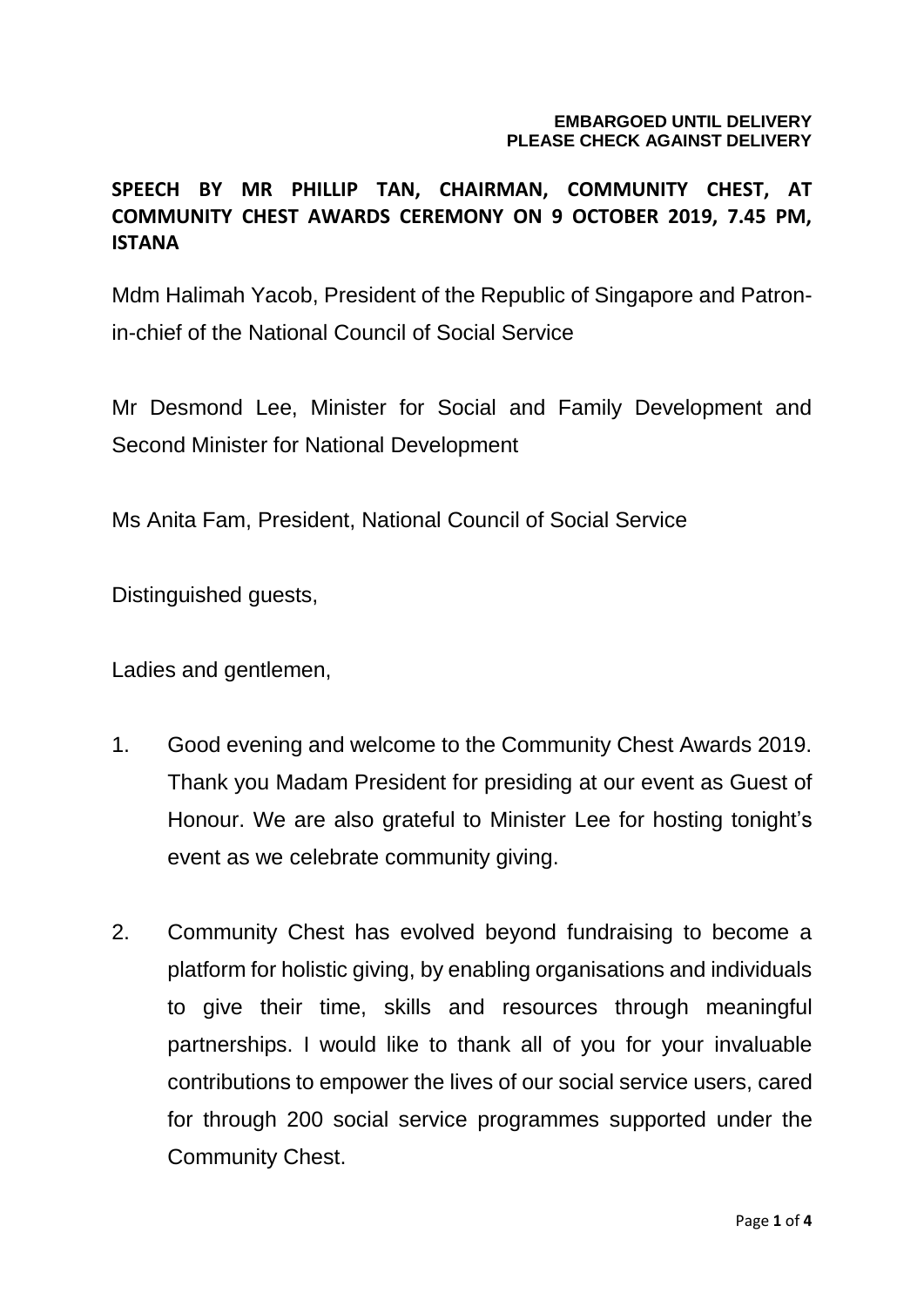- 3. I would also like to congratulate all the award recipients tonight. Many of you have stepped up to give beyond monetary donations. Some have integrated inclusive business practices in their hiring, while others use their skills and talents to make a difference in the lives of others. We hope these exemplary organisations and individuals will inspire more to take action in building a caring and inclusive society for all.
- 4. Allow me to share on two of our award recipients, namely the United Overseas Bank Limited (UOB) and Changi Airport Group (CAG):
	- a. UOB has long been a proponent of inclusive employment through partnerships with social service agencies. Since it partnered with the Autism Resource Centre (ARC) in 2013 to employ six persons with autism for the digitisation and archival of customer documents at the UOB Scan Hub, today, the UOB Scan Hub employs 25 persons with disabilities from ARC, MINDS and SPD, as part of its strong inclusive employment policies.
	- b. The Changi Airport Group first started volunteering with Metta School in 2018. It developed two programmes to match the needs of the special education school with services that CAG and its partners could offer. Firstly, students with special needs were able to pick up daily living skills through experiential learning at CAG's premises, such as the clinic, food court and supermarket. Secondly, a job readiness programme was developed for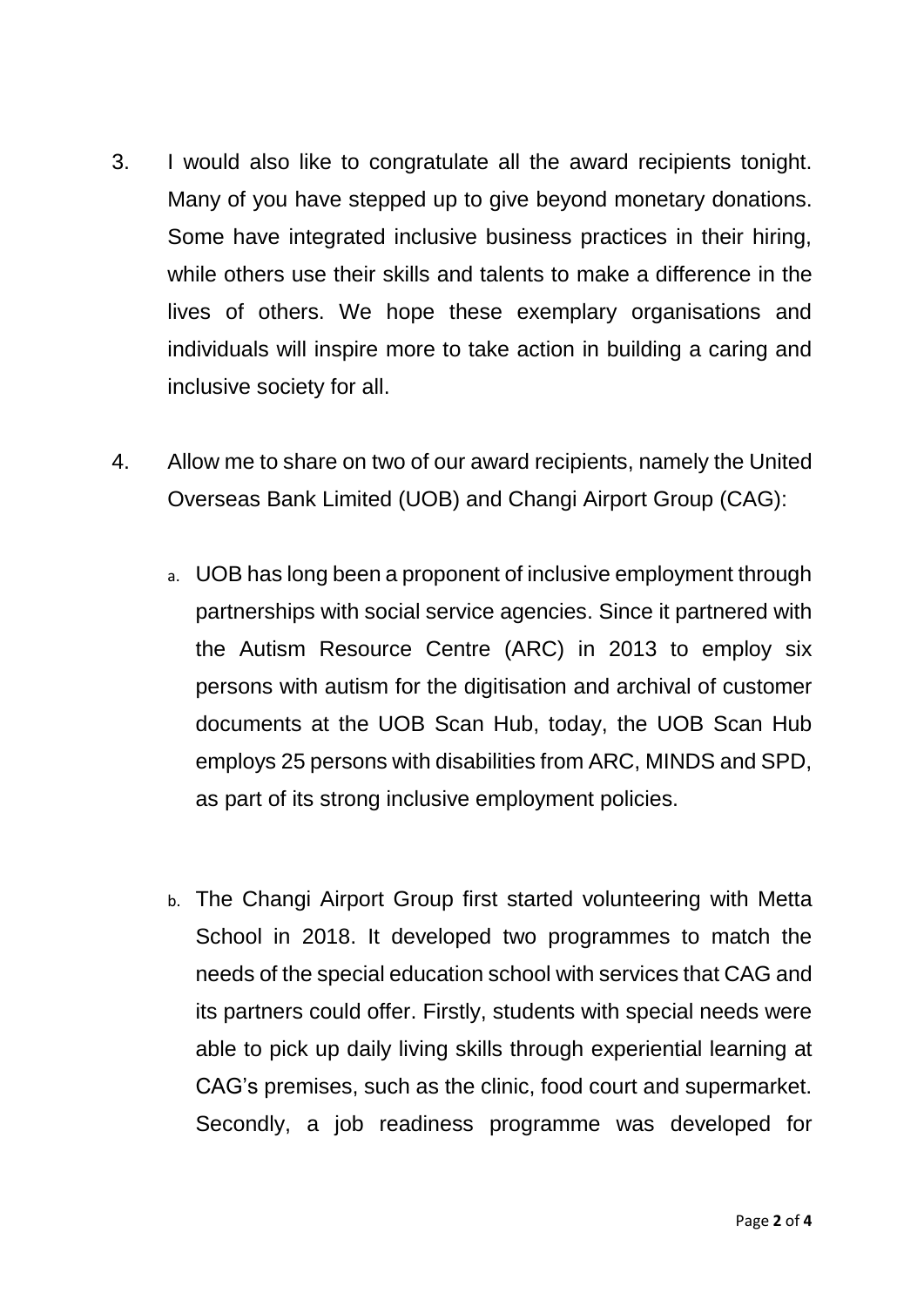students aged 17 to 18, to train the students to transit from school to work and be ready for employment at the airport.

- 5. To celebrate meaningful partnerships in the community, we have also invited local renowned chefs Violet Oon, Daniel Tay, S.R Bala, Pang Kok Keong and Dewi Imelda Wadhwa, to partner with 13 aspiring bakers from the Association of Persons with Special Needs, to create desserts for tonight's menu. I am deeply encouraged by the support shown by the local chefs to impart their knowledge and skills to our service users so that their abilities can shine through.
- 6. Tonight's occasion will also mark the launch of the Step Up 200 initiative, which honours organisations and individual donors that have increased in their fundraising and engagement efforts to unlock the dollar-for-dollar matching under the Bicentennial Community Fund till 31 March 2020. Among them is the Singapore Press Holdings. SPH reached out to the public and their business partners for donations to their 'Double the Love' campaign and shared uplifting stories of service users as part of their 35th anniversary.
- 7. I am also heartened to share that with your generous giving and sustained support, Community Chest raised \$54.2 million in 2018. As our fund-raising and operating costs are covered mainly by the Tote Board, 100% of your donations had been channelled to support over 80 charities.